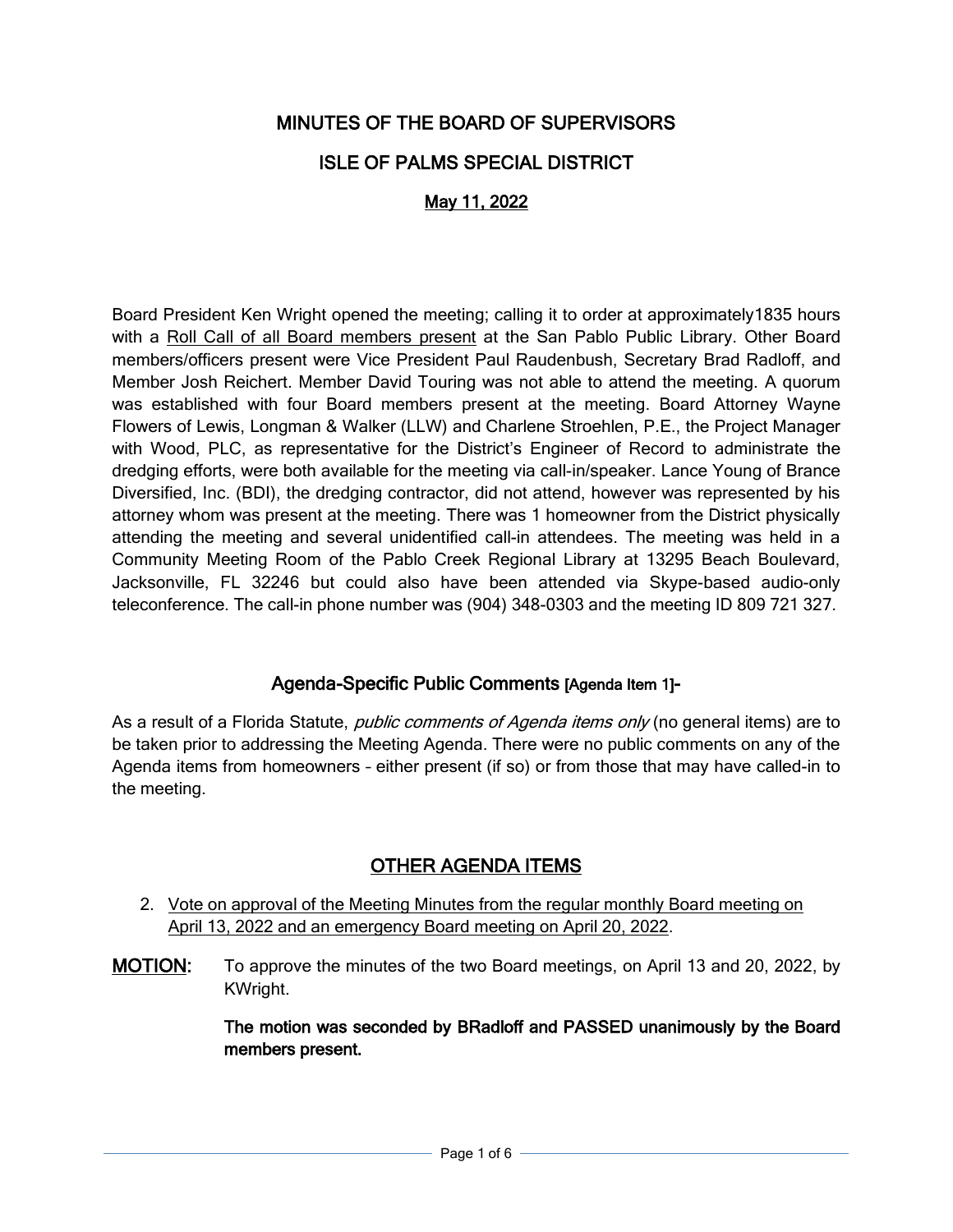- 3. Treasurer's Report. PRaudenbush provided an update to the Treasurer's Report for this meeting and reported the District's bank balance [combined balance bet. two accounts-Wells Fargo and SunTrust) at \$ 893,776.39, as of May 9, 2022. There were three new bill(s)/invoice(s) needing approval for payment: (1) \$2,600.00 to LLW for charges during April 2022, (2) \$112.50 to Wood, PLC for engineering charges during March 2022, and (3) \$19,500.00 to ARC Surveying for most recent survey to determine whether the dredging is complete or not. As a special note, there is a dual signature requirement that is in place for all checks/bill payments. Also, now that the District has obtained a loan for the dredging, all the dredging invoices have to be pre-reviewed by the Bank prior to providing the funds to the District to make the payments.
- MOTION: To approve payments for the LLW, Wood, and ARC Surveying invoices, as described above, by PRaudenbush.

#### Motion was seconded by JReichert and PASSED unanimously by the Board members present.

4. Review dredging progress, follow-up on status since last emergency meeting. [HISTORY: From the April Board meeting, There were two recent surveys performed, one by the board's contract surveyor, Arc, and one commissioned by BDI and performed by DeGrove Surveyors. Representatives Rick Sawyer from Arc and Matt Niles from DeGrove were in attendance at the meeting. PRaudenbush shared a tabular breakdown of the survey results for three dredge templates. For a template allowing dredging in areas outside of the original template and above -6 mean low water (MLW), the Arc and DeGrove surveys produce overall similar results, although the specific results in the north and south IOP canal systems differ. PRaudenbush asked the surveyors if there was any known reason for the difference. Volumes from both surveyors were calculated using the average end area method. Rick Sawyer offered to exchange data sets between the two surveyors in an effort to uncover where they differ. Lance Young interjected and stated that the barge amounts were higher than either survey.

Lance Young then expressed concern that the baseline survey was performed too far ahead of the beginning of the contract and was not done at high tide. PRaudenbush refuted this statement, saying that Lance is on record accepting the baseline survey at the time that the notice to proceed was given. PRaudenbush attempted to redirect attention to the agenda item, stating that he was in favor of paying for all dredging above -6 MLW, then focusing on finishing touch-up work particularly in the south IOP system where some canals are not at -5 MLW.

After discussion moved back to the surveyed removal amounts, Rick Sawyer stated that Arc calculations are based off of cut only. KWright stated his concerns that the BDI calculations, done by barge measure, do not correctly remove private dredging work that has already occurred within the district, using Baseline 7 as an example. DTouring spoke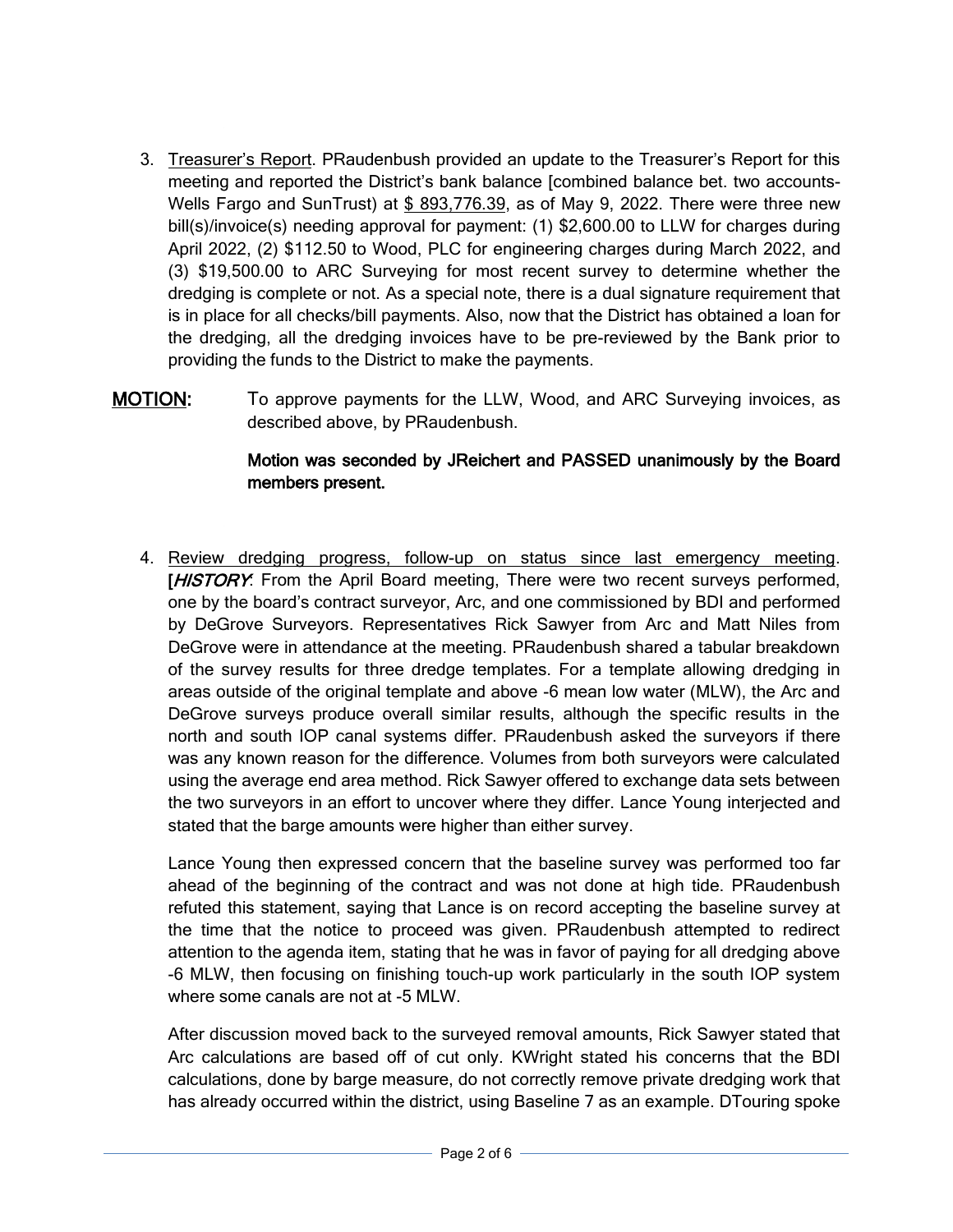and said that he was in support of allowing payment for the highest surveyed removal quantities contractually possible, since that would be in line with the spirit of removing as much material as possible. Lindsey Brock, BDI's counsel, requested specifics on what additional dredging needs to be done and how much the board will pay for the dredging. PRaudenbush stated that he simply wants to see a blue line down every canal to the last station, in reference to the post-dredge survey maps that show areas of acceptable depth per the contract in blue and areas with depths not meeting the contract in red. Upon request from Linsey Brock the board agreed to provide station ranges for additional work.

Lance Young asked the board to produce a new template that matches the contractual requirement to not dredge within 5 feet of structures. KWright replied that doing so would delay progress and undermine the intent of trying to expeditiously complete the work. Lance then stated that any liquidated damages imposed by the district would result in litigation, and that he would like the unit price to increase for any additional work done. Finally, he stated that BDI will demobilize until remaining quantities and unit costs are determined. KWright asked that BDI send an invoice to the district for approval and the board will convene an emergency meeting to discuss approval of the invoice.

PRaudenbush stated that the district could provide a document outlining the remaining work to be done by BDI within ten days. Charlene Stroehlen asked about over-dredge inside the template area (between -5 MLW and -6 MLW) and KWright advised not to be concerned with that amount.

On April 20, 2022, the Board held an emergency meeting to discuss approval of the BDI's most recent invoice and whether the retainage would be released to BDI on the basis that the dredging effort was substantially complete. However, since it was determined by reviewing ARC's surveying results that the dredging is not substantially complete; the Board did not approve payment of the invoice or release of the retainage. The Board also rejected a BDI proposal to reduce the retainage on future invoices from 10% to 5%.]. As for this May Board meeting, BDI's attorney, Lindsey Brock, attended to present new terms and proposals (distributed to Board members prior to the meeting for their review) to the Board in Lance Young's absence. KWright started off the discussion by providing his concerns regarding the District's experience with BDI, thus far, indicating that: the Board is not an HOA or just a group of homeowners but rather a public/government-type entity that is limited in what it can allow to transpire and/or approve beyond the existing contract since the District is beholden to the tax payers affected by the District. He continued that the Board has bent-over backward trying to accommodate BDI in any reasonable way possible since the dredging began to assist in moving the dredging effort along but all along the way BDI has not followed certain aspects of the contract such as providing reliable schedules, attending meetings to provide the Board updates on dredging progress or even non-progress (because of moving boats, etc.), using the contract required surveyor instead of using his own, as well as not using the contracted-allotted 12 surveys efficiently, and re-submitting BDI invoices that needed to be adjusted in conformance with the contract.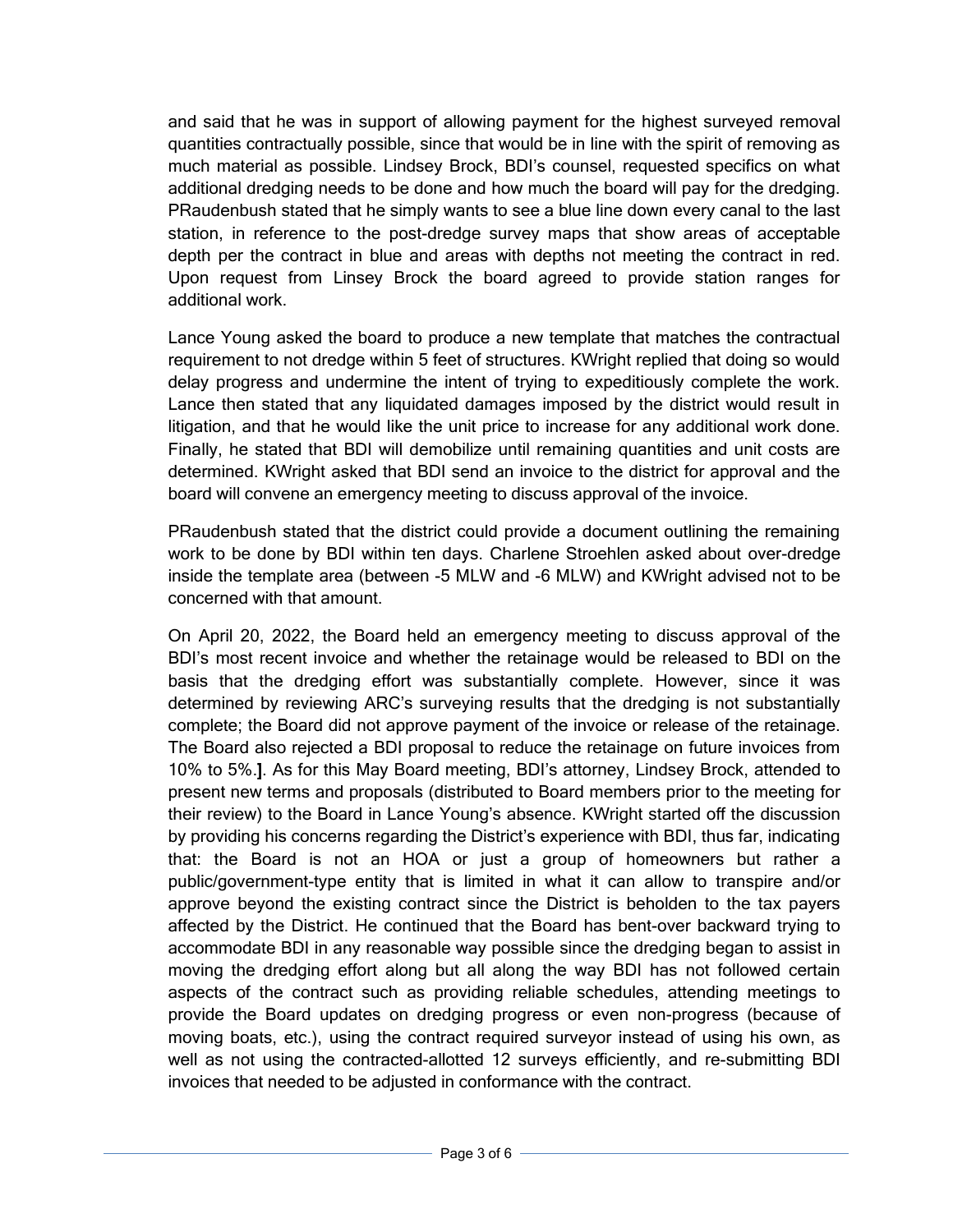PRaudenbush then indicated that he WFlowers met with Lance Young and his attorney Lindsey Brock days prior to this meeting to discuss some of these issues and how they might be rectified. The result of the discussions was suggested/proposed new terms and changes to the existing contract (that BDI had already agreed to by signing) that BDI wants the Board to approve. However, PRaudenbush had indicated that any such changes to the contract or new terms/proposals would need to be presented in the form of change-orders, as according to the contract, but which were not presented to the Board in the form of such change-orders. He asked again at this meeting that these proposed changes, etc. be submitted as change-orders and included 1) "fuel escalation" costs, 2) delays that BDI says was caused by waiting for survey results and that BDI should not be assessed for liquidated damages during that period of time, 3) calculations for the volumes of dredged materials – BDI apparently does not have confidence in the surveyor's calculations and wants to change the way it is calculated by counting full containers on the barges instead, and finally 4) BDI wants to increase his originally agreed upon unit price (per yard) by \$5.00/yard. In particular reference to Item 4), PRaudenbush indicated that he would want to know why BDI thinks they should be allowed to increase their rate when that was the agreed to amount from the beginning of the contract. He also indicated that Wood has now provided their review of the surveying results and high-lighted areas on maps showing where the dredging is not complete.

JReichert indicated that he thought it was somewhat peculiar that BDI is requesting both a unit rate increase as well as a fuel cost increase or is it intended to be one or the other and that in order to even consider this, he would need some type of explanation.

At this point, Lindsey Brock spoke up to say as for the fuel costs BDI has provided the Board with all their receipts for fuel costs over the length of the project thus far. Some discussion back and forth ensued regarding the fuel costs, including how does anybody know that all these fuel costs were actually incurred during dredging of the District's canals and not anybody else's, like the Moorings. KWright reiterated that he's not sure that the District has a responsibility to cover the additional fuel cost and that any delays from surveying don't seem to be the District's fault either since had BDI used ARC to survey rather than DeGrove, the surveying would have been done on time and BDI wouldn't have had to pay for the additional surveying had they not blown through the first 12 surveys allotted by the District. Brock asked about maps for the new template design (that was agreed to and signed off on by BDI) that he suggested BDI never received and that the Board members reposted that BDI received those via WFlowers. BRadloff even indicated to Brock that the whole template design change was BDI's idea and the District made it happen by way of a Change-Order (#1) to which the new template design maps were attached. Brock tried to make an issue of the date of the aerials that were used to present the dredging template as being inaccurate because they are not the most recent but he was countered by the Board members that indicated said issue was covered by the contract and BDI agreed to that. At this point, Brock asked how the Change-Orders should be submitted (separately or as one) to which he was told separately and then asked how the Board would go about considering the Change-Orders (vote on them as written or possibly edit them to counter as written for BDI's consideration) to which he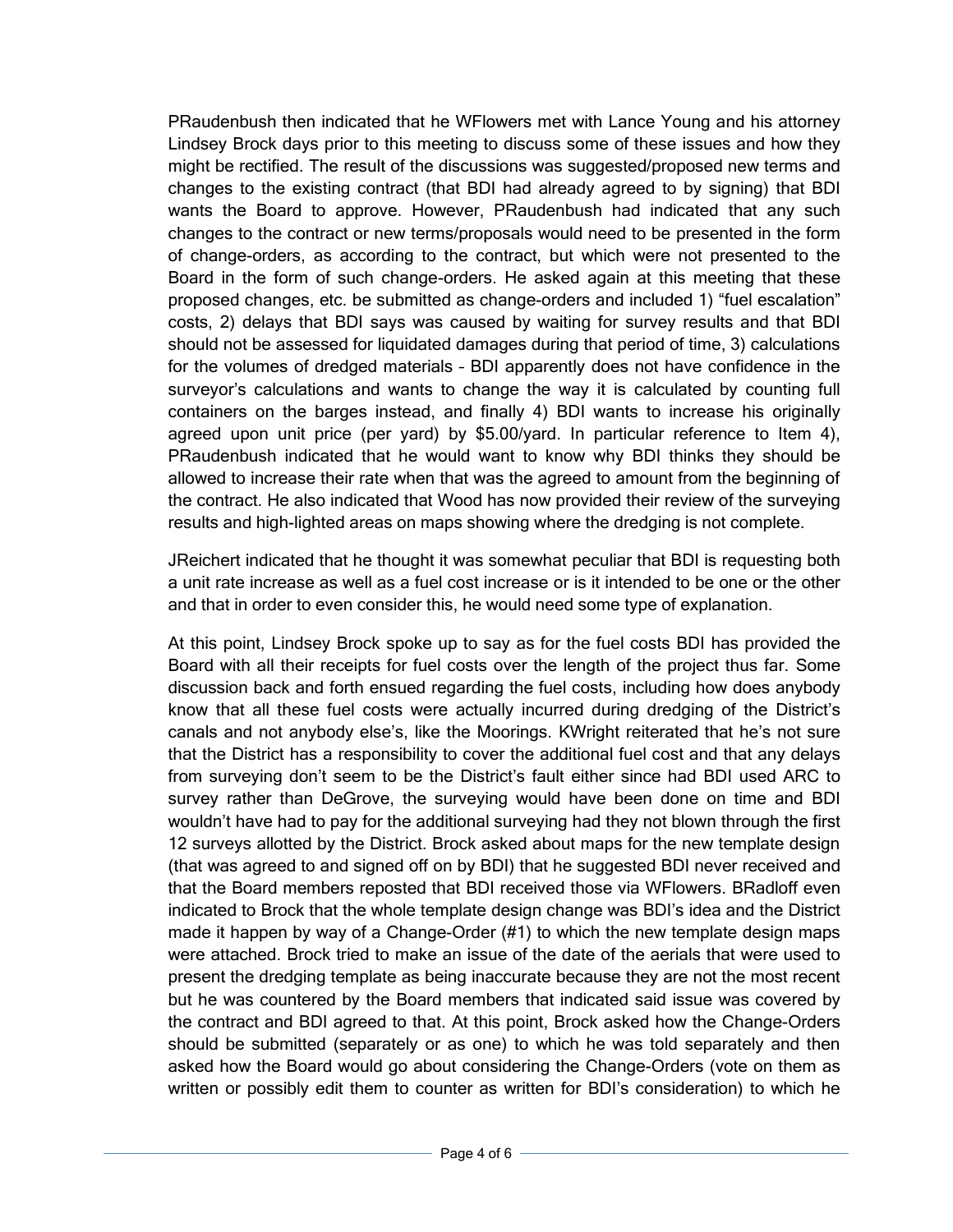was told it might be both, voted on as written or edited for BDI's consideration.

At this point, PRaudenbush indicated that the Board should consider issuing a Notice of Default of the Contract for failure to execute the work to BDI, especially in light of the prospect of imposing liquidated damages. After such issuance, BDI would need to come up with a recovery plan if they are indeed going to try and cure the default. Brock suggested that issuing the Notice of Default prior to allowing BDI the opportunity to submit the Change-Orders "would likely be viewed as an unnecessary escalation." He wanted some clarity as to what canals the District says are done, and which are not.

MOTION: To issue "Notice of Default" to BDI for failure to execute the contracted work and request that BDI cure the default within a reasonable time period (30 days suggested) and that they submit a recovery plan that shows how they will cure the default, by PRaudenbush.

### Motion was seconded by KWright and PASSED unanimously by the Board members present.

- 5. Update on getting cost share from the City. No update was given since DTouring was not able to attend the meeting.
- 6. Candidates must file this month to run for Board in their Election years. KWright indicated as a reminder that the two Board Seats for North IOP will be open for election in November and that anyone interested can run for the Seats. Qualifying documents must be submitted no later than Noon, June 17, 2022 and may be submitted as early as May 31, 2022.
- 7. New Business. None

## General Public Comment –

There were no other comments from the public at the end of the meeting (comments/questions were taken during the meeting, if any).

#### Adjournment –

KWright adjourned the meeting at 1922 hrs.

## Future Meeting Dates –

Meetings are held on the second Wednesday of the month (6:30 PM), at the "Pablo Creek